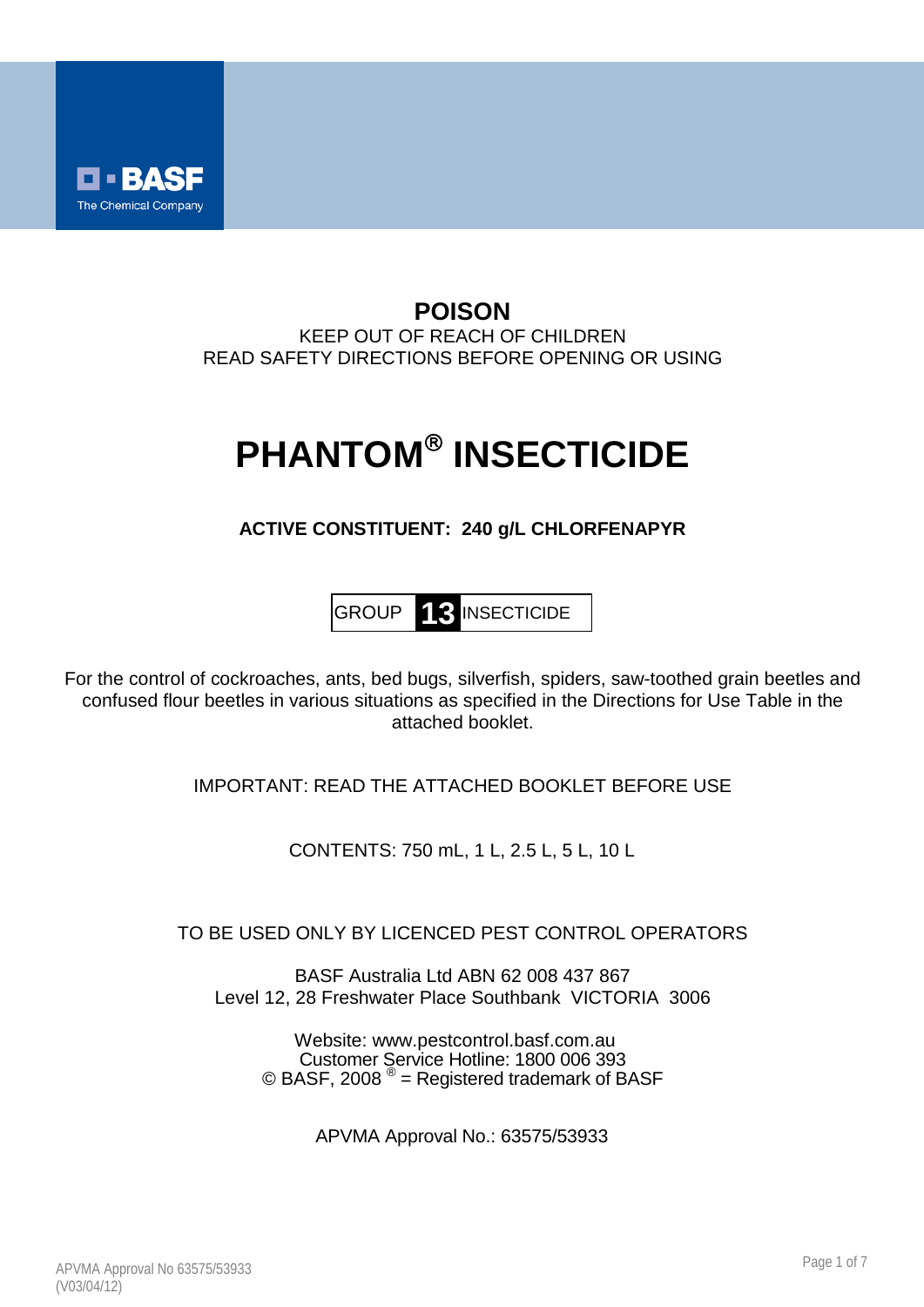

# **PROTECTION OF WILDLIFE, FISH, CRUSTACEANS AND ENVIRONMENT**

DANGEROUS TO FISH. Cover or remove bird cages or fish tanks during spraying. DO NOT contaminate watercourses, ponds, wetlands, reserves or parks with product or used containers. Do not spray pet food & water bowls and containers.

### **STORAGE AND DISPOSAL**

Store in the closed, original container in a cool, well-ventilated area. DO NOT store for prolonged periods in direct sunlight. DO NOT store in low temperatures. Triple or (preferably) pressure rinse containers before disposal. Add rinsings to the spray tank. DO NOT dispose of undiluted chemicals on-site. If recycling replace cap and return clean containers to recycler or designated collection point. If not recycling, break, crush or puncture and bury empty containers in a local authority landfill. If no landfill is available bury the containers below 500 mm in a disposal pit specifically marked and set up for this purpose clear of waterways, desirable vegetation and tree roots. Empty containers and product should NOT be burnt.

#### **SAFETY DIRECTIONS**

Harmful if absorbed by skin contact or inhaled or swallowed. May irritate the nose and throat. Will irritate the eyes and skin. Avoid contact with eyes and skin. DO NOT inhale spray mist.

When opening the container and preparing the spray and using the spray, wear cotton overalls buttoned to the neck and wrists and a washable hat, elbow length chemical resistant gloves and half facepiece respirator. After use and before eating, drinking or smoking, wash hands, arms and face thoroughly with soap and water. After each day's use, wash gloves, contaminated clothing and respirator and if rubber wash with detergent and warm water.

#### **FIRST AID**

If poisoning occurs, contact a doctor or Poisons Information Centre. Phone Australia 13 11 26.

# **MSDS**

Additional information is listed in the Material Safety Data Sheet.

# **CONDITIONS OF SALE**

All conditions and warranties rights and remedies implied by law or arising in contract or tort whether due to the negligence of BASF Australia Ltd or otherwise are hereby expressly excluded so far as the same may legally be done provided however that any rights of the Buyer pursuant to non excludable conditions or warranties of the Trade Practices Act 1974 or any relevant legislation of any State are expressly preserved but the liability of BASF Australia Ltd or any intermediate Seller pursuant thereto shall be limited if so permitted by the said legislation to the replacement of the goods sold or the supply of equivalent goods and all liability for indirect or consequential loss or damage of whatsoever nature is expressly excluded. This product must be used or applied strictly in accordance with the instructions appearing hereon. This product is solely sold for use in Australia and must not be exported without the prior written consent of BASF Australia Ltd.

Batch No: Date of Manufacture:

BASF Australia Ltd ABN 62 008 437 867 Level 12, 28 Freshwater Place Southbank VICTORIA 3006

FOR SPECIALIST ADVICE IN AN EMERGENCY ONLY PHONE 1800 803 440 TOLL FREE-ALL HOURS-AUSTRALIA **WIDE**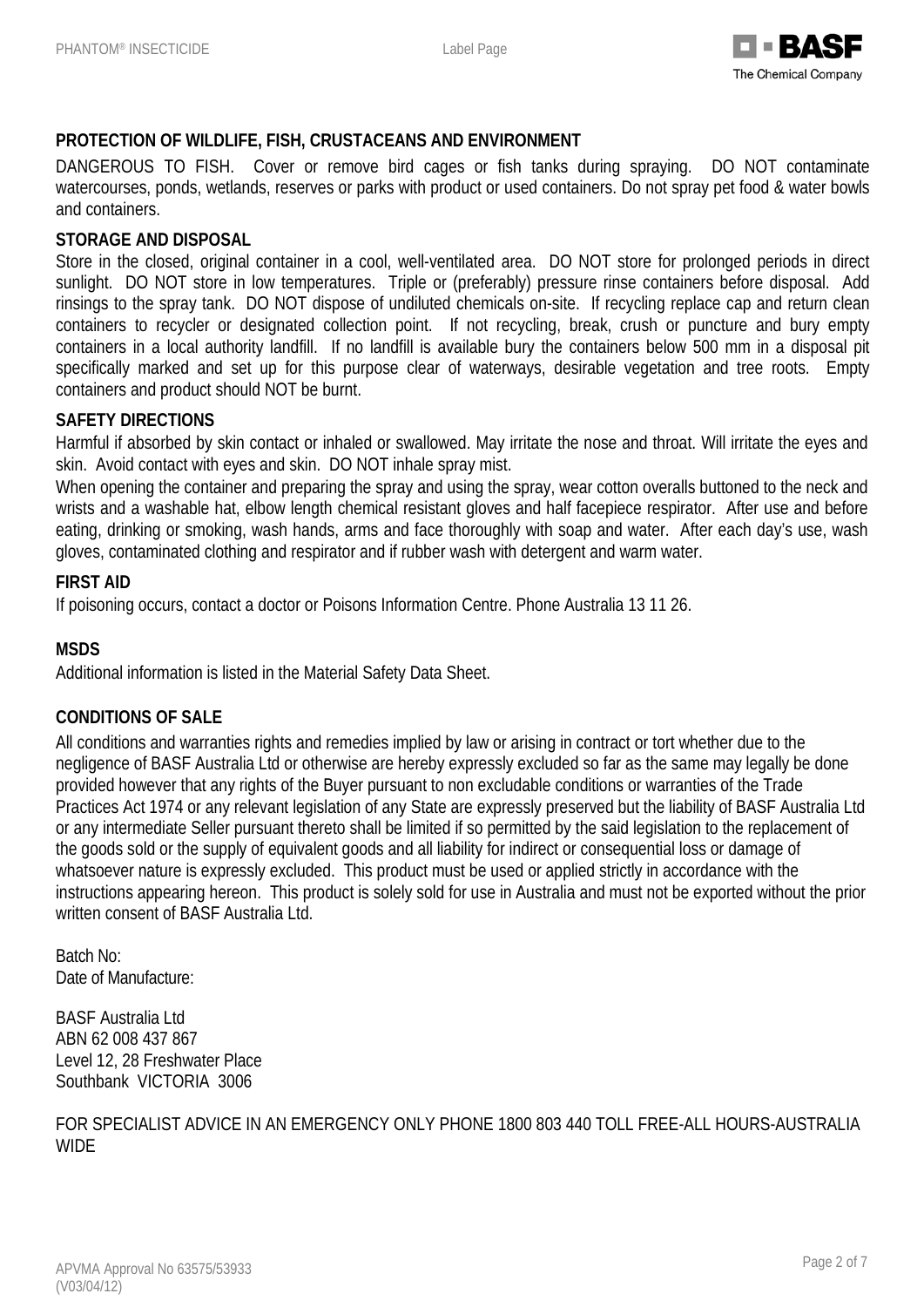

# **POISON** KEEP OUT OF REACH OF CHILDREN READ SAFETY DIRECTIONS BEFORE OPENING OR USING

# **PHANTOM® INSECTICIDE**

# **ACTIVE CONSTITUENT: 240 g/L CHLORFENAPYR**

GROUP **13** INSECTICIDE

For the control of cockroaches, ants, bed bugs, silverfish, spiders, saw-toothed grain beetles and confused flour beetles in various situations as specified in the Directions for Use Table.

READ THIS BOOKLET BEFORE USE

CONTENTS: 750 mL, 1 L, 2.5 L, 5 L, 10 L

# TO BE USED ONLY BY LICENCED PEST CONTROL OPERATORS

BASF Australia Ltd ABN 62 008 437 867 Level 12, 28 Freshwater Place Southbank VICTORIA 3006

Website: www.pestcontrol.basf.com.au Customer Service Hotline: 1800 006 393 © BASF, 2008  $^{\circledR}$  = Registered trademark of BASF

APVMA Approval No.: 63575/53933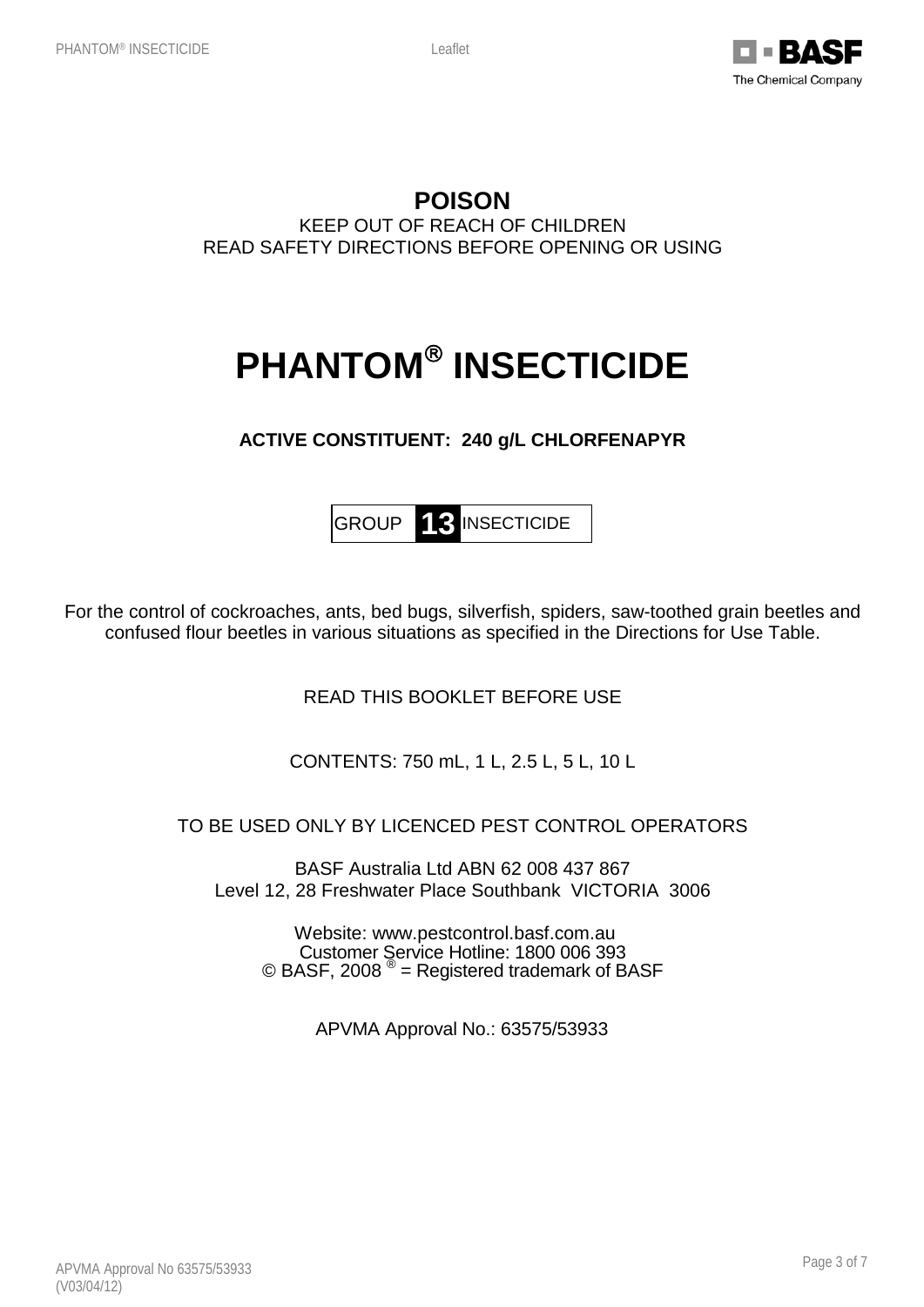

# **DIRECTIONS FOR USE**

# **RESTRAINTS**

DO NOT apply directly to food, food packaging or food contact surfaces.

DO NOT apply directly to pets or other animals.

DO NOT apply water-based sprays where electrical short circuit could occur.

DO NOT tank mix with other products.

| <b>SITUATION</b>                                                                                                                                                                                                                           | <b>PEST</b>             | <b>RATE</b> | <b>CRITICAL COMMENTS</b>                                                                                                                                                                                                                                                                                                                                                                                                                                                                                                                                                                                                                                                                                     |
|--------------------------------------------------------------------------------------------------------------------------------------------------------------------------------------------------------------------------------------------|-------------------------|-------------|--------------------------------------------------------------------------------------------------------------------------------------------------------------------------------------------------------------------------------------------------------------------------------------------------------------------------------------------------------------------------------------------------------------------------------------------------------------------------------------------------------------------------------------------------------------------------------------------------------------------------------------------------------------------------------------------------------------|
| Internal applications in<br>domestic, commercial<br>industrial and public<br>buildings: including<br>food processing<br>establishments, shops,<br>factories, ships, offices,<br>schools, storerooms,<br>hospitals, barracks and<br>houses. | Cockroaches             | 25 mL/L     | Apply as a coarse, low pressure surface spray,<br>paying particular attention to harbourage and<br>crack and crevice areas, at a rate of 1L of spray<br>solution per 20m <sup>2</sup> up to but not exceeding the<br>point of run off.<br>Where use of a spray is not suitable, it is<br>recommended a registered gel product, such as<br>GOLIATH <sup>®</sup> Cockroach Gel, be applied according<br>to registered label.<br>PHANTOM <sup>®</sup> has been shown to be non repellent<br>to some species of ants and cockroaches, and is<br>suitable for use in IPM programs with baiting and<br>gel products according to the registered label.                                                             |
|                                                                                                                                                                                                                                            | Ants                    |             | Where possible, apply directly to foraging ants.<br>Apply as a coarse, low pressure surface spray at<br>a rate of 1L of spray solution per 20m2 up to but<br>not exceeding the point of run off.<br>Use on particularly porous surfaces may result in<br>a lower level of control.<br>Use in conjunction with a an exterior ant<br>treatment, such as TERMIDOR®<br>Residual<br>Termiticide and Insecticide, is recommended to<br>prevent ants re-entering the treated building.                                                                                                                                                                                                                              |
|                                                                                                                                                                                                                                            | <b>Bed Bugs</b>         |             | For residual control, treat affected room by<br>applying Phantom as a course, low pressure<br>spray at a rate of 1L of spray solution per 20m <sup>2</sup><br>up to but not exceeding the point of runoff to the<br>skirting boards, carpet edge, cracks, crevices, in<br>and behind bed heads and bed frames, bedside<br>tables and cupboards. For cracks & crevices, use<br>of pin stream application is recommended<br>Phantom has a delayed action and high levels of<br>control may not be seen for at least 5 days.<br>An IPM approach should be followed for the<br>control of bedbugs. For more information refer to<br>the Code of Practice for the Control of Bedbug<br>Infestations in Australia. |
|                                                                                                                                                                                                                                            | Web-spinning<br>spiders |             | Apply to spiders and their webs as a coarse, low<br>pressure surface spray at a rate of 1L of spray<br>solution per 20m <sup>2</sup> up to but not exceeding the<br>point of run off.                                                                                                                                                                                                                                                                                                                                                                                                                                                                                                                        |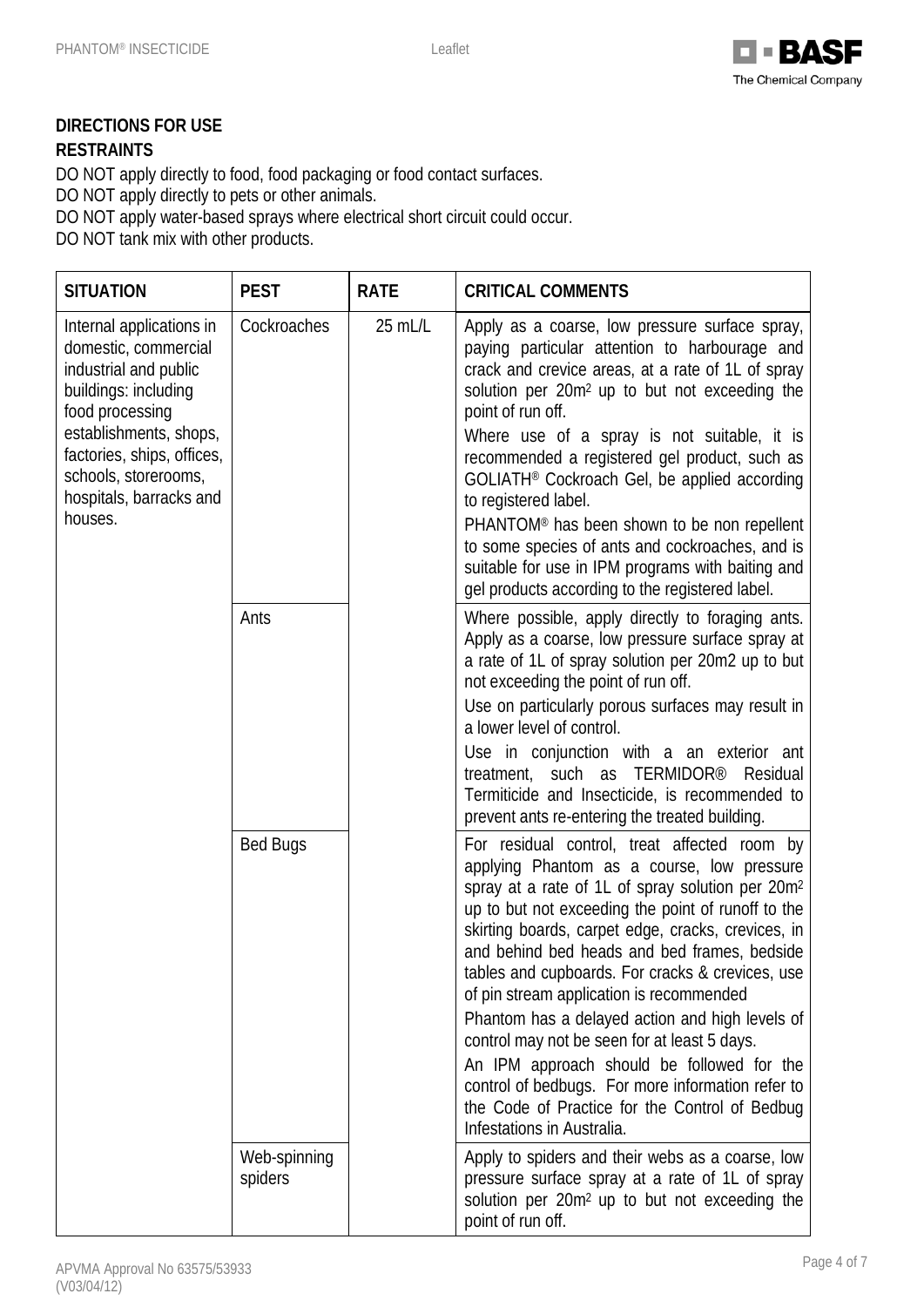

| <b>SITUATION</b>                                                                                                                                                                       | <b>PEST</b>                                                   | <b>RATE</b> | <b>CRITICAL COMMENTS</b>                                               |
|----------------------------------------------------------------------------------------------------------------------------------------------------------------------------------------|---------------------------------------------------------------|-------------|------------------------------------------------------------------------|
| Internal applications in<br>domestic, commercial                                                                                                                                       | Silverfish                                                    | 25 mL/L     | Apply as a spot treatment directly to silverfish<br>activity.          |
| industrial and public<br>buildings: including<br>food processing<br>establishments, shops,<br>factories, ships, offices,<br>schools, storerooms,<br>hospitals, barracks and<br>houses. | Saw-toothed<br>grain beetles<br>and confused<br>flour beetles |             | Apply as a spot treatment directly to stored<br>product pest activity. |

# **NOT TO BE USED FOR ANY PURPOSE OR IN ANY MANNER CONTRARY TO THIS LABEL UNLESS AUTHORISED UNDER APPROPRIATE LEGISLATION.**

# **GENERAL INSTRUCTIONS**

PHANTOM® has been shown to be non repellent to some species of ants and cockroaches and is ideally suited to use in integrated pest management systems, and will not prevent feeding on gel baits such as GOLIATH® Cockroach Gel. PHANTOM® is not a synthetic pyrethroid and can be used to control pest populations resistant to synthetic pyrethroids. PHANTOM® will control insects within a few days of application. Apply PHANTOM® Insecticide to clean surfaces only, free of dirt, dust, oils, grease and other residues.

#### **Mixing**

Shake or invert container before use. Add the required volume of PHANTOM® to the half filled spray tank and fill with the remaining volume of water.

# **Application**

PHANTOM® can be applied with a handheld or knapsack sprayer for control of public health pests as outlined in the Directions for Use table. Apply as a low pressure surface spray to harbourages, cracks and crevices. Apply up to but not exceeding the point of runoff. DO NOT store diluted insecticide. Prepare a fresh suspension as necessary. Applications in food handling establishments must be limited to crack and crevice treatments. The food handling area may not be in use during application. After application, all food contact surfaces must be washed with an effective cleaning compound, followed by a potable water rinse prior to resuming food handling operations.

# **INSECTICIDE RESISTANCE WARNING**

# **GROUP 13 INSECTICIDE**

For insecticide resistance management, PHANTOM® is a Group 13 insecticide. Some naturally occurring insect biotypes resistant to PHANTOM® and other Group 13 insecticides may exist through normal genetic variability in any insect population. The resistant individuals can eventually dominate the insect population if PHANTOM® or other Group 13 insecticides are used repeatedly. The effectiveness of PHANTOM® on resistant individuals could be significantly reduced. Since occurrence of resistant individuals is difficult to detect prior to use, BASF Australia Ltd accepts no liability for any losses that may result from the failure of PHANTOM® to control resistant insects.

PHANTOM® Insecticide belongs to the pyrrole group of chemicals. The active ingredient of PHANTOM® has not shown any cross resistance to other known chemical groups. Pesticides with alternative modes of action should be used as part of the pest control program.

# **PRECAUTIONS**

Avoid contact with food, food utensils, or places where food is prepared or stored. Before use - remove or cover all exposed foodstuffs; cover all dishes and utensils, and places where food is prepared or stored. After use – thoroughly ventilate treated area. Clean up thoroughly before processing/serving resumes.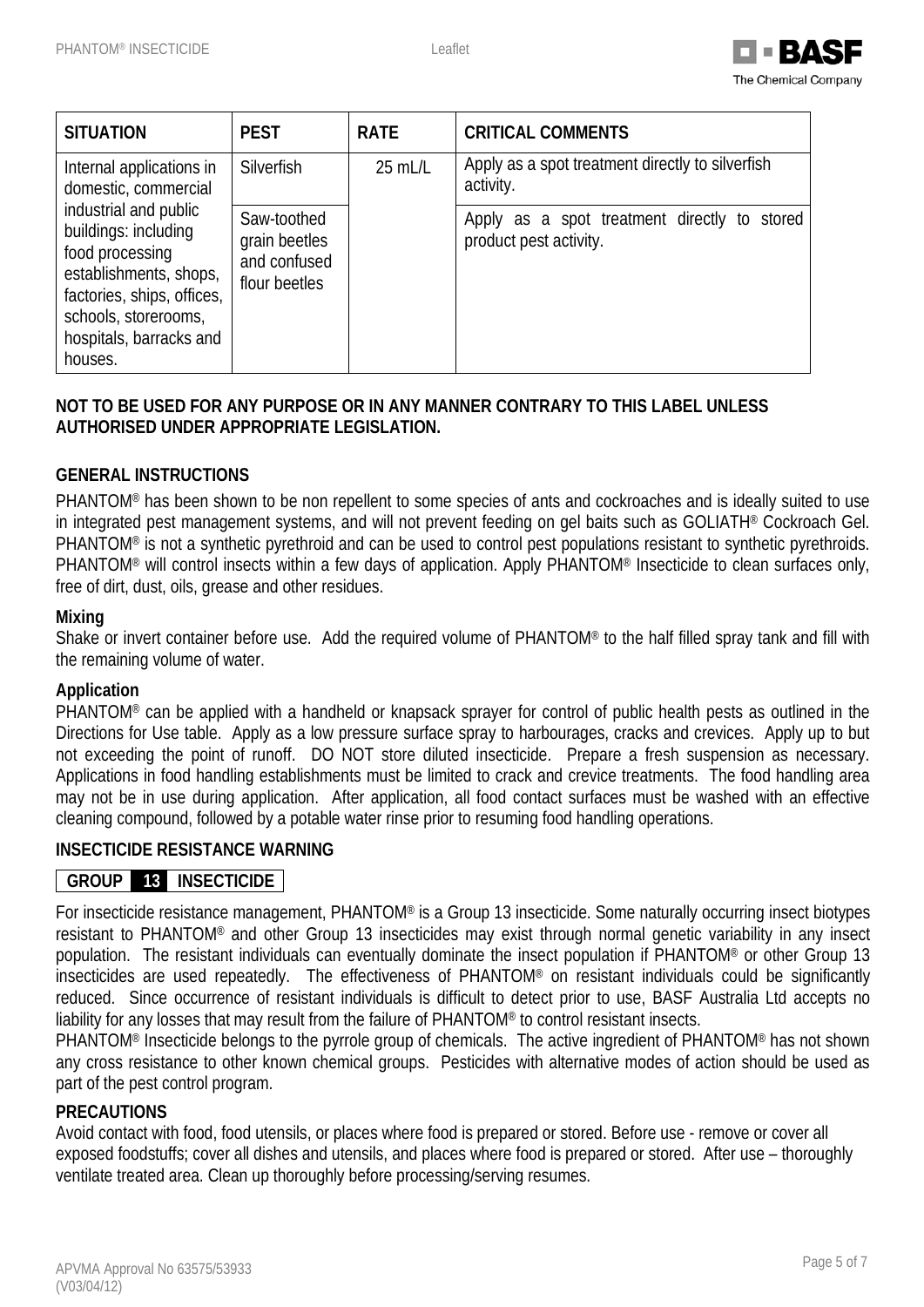

# **RE-ENTRY PERIOD**

DO NOT re-enter treated areas until spray has dried, unless wearing cotton overalls buttoned to the neck and wrist (or equivalent clothing) and chemical resistant gloves. Clothing must be laundered after each day's use. Do not wash surfaces after the spray has dried unless wearing gloves and wash hands when finished.

# **PROTECTION OF WILDLIFE, FISH, CRUSTACEANS AND ENVIRONMENT**

DANGEROUS TO FISH. Cover or remove bird cages or fish tanks during spraying. DO NOT contaminate watercourses, ponds, wetlands, reserves or parks with product or used containers. Do not spray pet food and water bowls and containers.

#### **STORAGE AND DISPOSAL**

Store in the closed, original container in a cool, well-ventilated area. DO NOT store for prolonged periods in direct sunlight. DO NOT store in low temperatures. Triple or (preferably) pressure rinse containers before disposal. Add rinsings to the spray tank. DO NOT dispose of undiluted chemicals on-site. If recycling replace cap and return clean containers to recycler or designated collection point. If not recycling, break, crush or puncture and bury empty containers in a local authority landfill. If no landfill is available bury the containers below 500 mm in a disposal pit specifically marked and set up for this purpose clear of waterways, desirable vegetation and tree roots. Empty containers and product should NOT be burnt.

#### **SAFETY DIRECTIONS**

Harmful if absorbed by skin contact or inhaled or swallowed. May irritate the nose and throat. Will irritate the eyes and skin. Avoid contact with eyes and skin. DO NOT inhale spray mist.

When opening the container and preparing the spray and using the spray, wear cotton overalls buttoned to the neck and wrists and a washable hat, elbow length chemical resistant gloves and half facepiece respirator. After use and before eating, drinking or smoking, wash hands, arms and face thoroughly with soap and water. After each day's use, wash gloves, contaminated clothing and respirator and if rubber, wash with detergent and warm water.

#### **FIRST AID**

If poisoning occurs, contact a doctor or Poisons Information Centre. Phone Australia 13 11 26.

#### **MSDS**

Additional information is listed in the Material Safety Data Sheet.

#### **CONDITIONS OF SALE**

All conditions and warranties rights and remedies implied by law or arising in contract or tort whether due to the negligence of BASF Australia Ltd or otherwise are hereby expressly excluded so far as the same may legally be done provided however that any rights of the Buyer pursuant to non excludable conditions or warranties of the Trade Practices Act 1974 or any relevant legislation of any State are expressly preserved but the liability of BASF Australia Ltd or any intermediate Seller pursuant thereto shall be limited if so permitted by the said legislation to the replacement of the goods sold or the supply of equivalent goods and all liability for indirect or consequential loss or damage of whatsoever nature is expressly excluded. This product must be used or applied strictly in accordance with the instructions appearing hereon. This product is solely sold for use in Australia and must not be exported without the prior written consent of BASF Australia Ltd.

APVMA Approval No.: 63575/53933 © BASF, 2008 ® = Registered trademark of BASF Batch No: Date of Manufacture: Website: www.pestcontrol.basf.com.au Customer Service Hotline: 1800 006 393